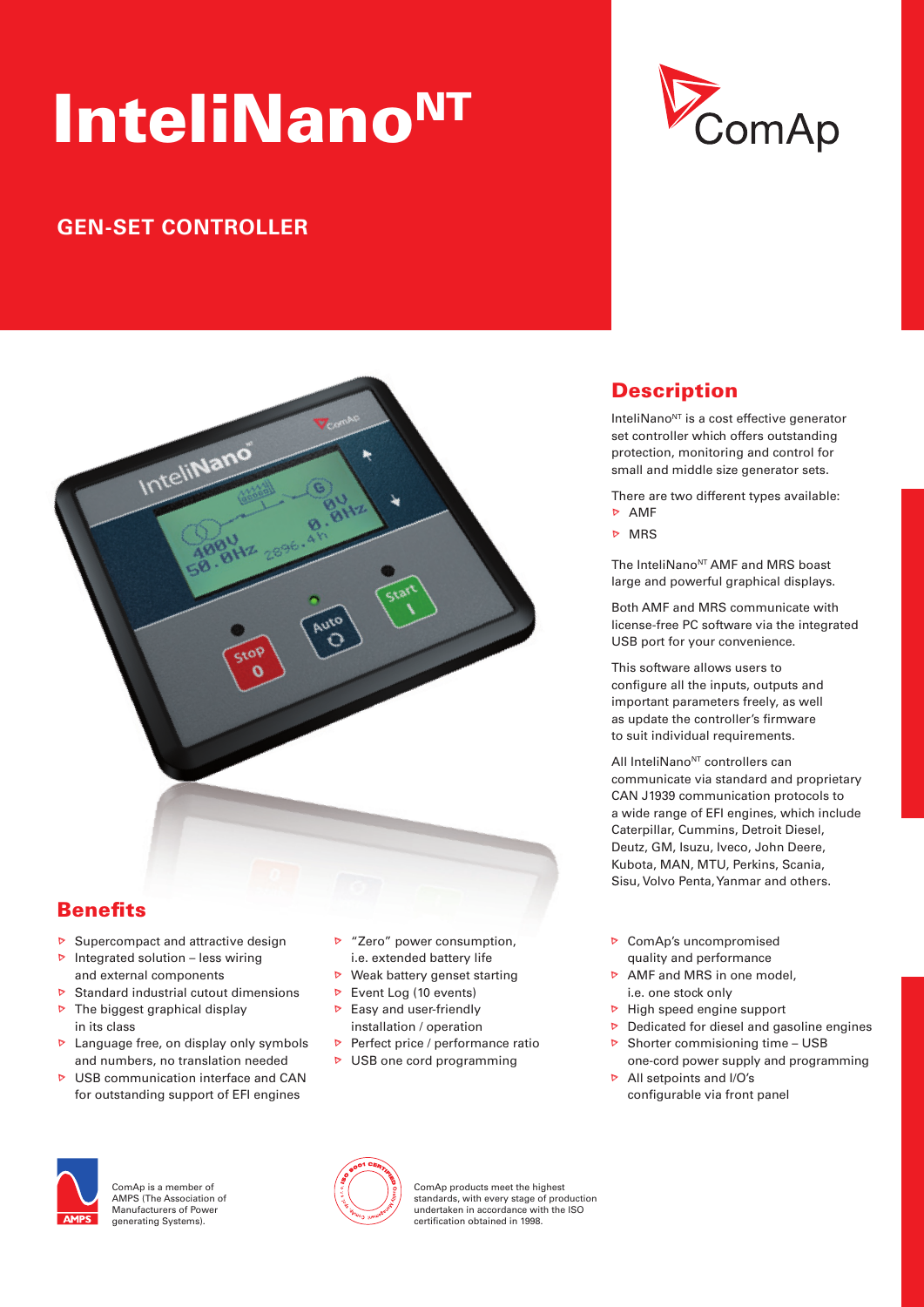## Features

#### $\triangleright$  3 phase mains measurement

- Over/Under frequency
- Over/Under voltage
- Phase rotation

#### $\triangleright$  3 phase generator protection

- Over/Under frequency
- Over/Under voltage
- Phase rotation

#### $\triangleright$  True RMS voltage measurement

- $\bullet$  3 phase mains voltage<sup>1)</sup>
- 3 phase generator voltage
- Voltage range 277 V p-n, 480 V p-p
- Maximal measured voltage 300 V p-n **> EFI engine support**

#### $\triangleright$  Engine protection

- Over/Under speed
- High temperature
- Oil pressure
- Low fuel warning
- **Battery flat detection**

#### $\triangleright$  User interface

- Graphic  $128 \times 64$  pixel display
- Icon menu, no text
- Setpoints adjustable via controller buttons or PC
- Buttons with mechanical feedback

#### $\triangleright$  History

- Running hours
- 10 events, warnings or shutdown alarms with running hours stamp
- Yellow and red alarms from ECU

#### $\triangleright$  Inputs and outputs

- $\bullet$  3 configurable analog inputs with wide list of predefined senders<sup>2)</sup>
- COM terminal for analog inputs
- 6 binary inputs $3$ )
- 1 binary input is dedicated for controller remote wake up
- All outputs have positive logic (high side)
- All outputs are overcurrent protected
- 2 high current 6 A long 10 A short
- 4 low current 0,5 A
- D+ pre-excitation terminal

- Engine specific J1939 for all major manufacturers (see table right)
- Diagnostic messages (sPN, FMI number)

#### $\triangleright$  Miscellaneous features

- "Zero" power consumption
- Maintenance warning
- Customer logo screen
- Weak battery genset starting
- USB one-cord power supply and programming
- All setpoints and I/O's configurable via front panel
- AMF and MRS in one model<sup>1)</sup>

#### $\triangleright$  Communication interface

- USB on board
- CAN interface (J1939 only)

#### $\triangleright$  Mechanical and operation parameters

- Unit dimension  $118 \times 108$  mm
- Cutout dimension 96 × 96 mm
- Sealed front face rated for IP65 for GASKET 4X405
- Operation temperature -20 °C to +70 °C
- Power supply voltage 5-36 V
- Voltage drops shorter than 50 ms do not affect operation

#### InteliNano<sup>NT</sup> controllers support J1939 for all major brands:



#### Key:

- 1) Only for AMF model
- 2) Analog inputs are shared with binary inputs
- <sup>3)</sup> 1 binary input is shared with binary output

| Controller                   | Order code       |
|------------------------------|------------------|
| InteliNano <sup>NT</sup> AMF | <b>IN-NT AMF</b> |
| InteliNano <sup>NT</sup> MRS | <b>IN-NT MRS</b> |

## Order codes **ANSI CODES**

| <b>ANSI code</b> | <b>Protection</b> |
|------------------|-------------------|
| 59               | Overvoltage       |
| 27               | Undervoltage      |
| 81H              | Overfrequency     |
| 81L              | Underfrequency    |
| 47               | Phase rotation*   |
| 71               | Gas level         |

\* Fixed setting

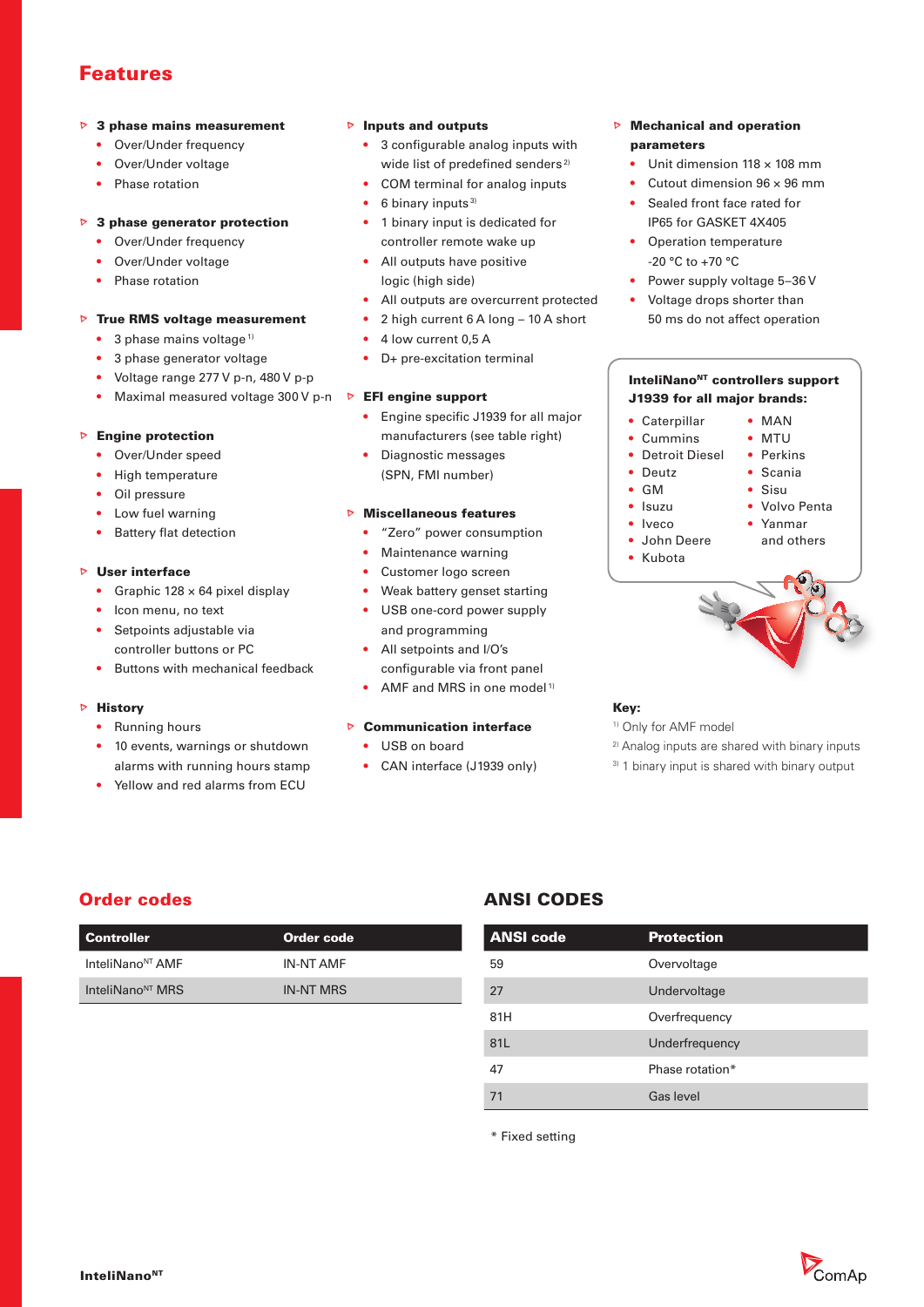## Typical aplications

## PRIME MOVER SYSTEM

- Manual and remote start of gen-sets with electronic engines. InteliNano<sup>NT</sup> MRS starts, controls and monitors the gen-set and controls the circuit breaker to supply the load.
- $\triangleright$  Generator is protected by built in over/under voltage and frequency protection systems.
- **D** Controller communicates with engine management unit via CAN J1939 bus and shows engine values and alarms on graphical LCD screen.
- $\triangleright$  Prolonged battery lifetime – controller enters to sleep mode when generator is not used long time.



engine. InteliNano<sup>NT</sup> AMF

supply and automatically

in over/under voltage and

CAN J1939 bus and shows engine values and alarms on graphical LCD screen.

set in case of failure.



InteliNano<sup>w</sup> MRS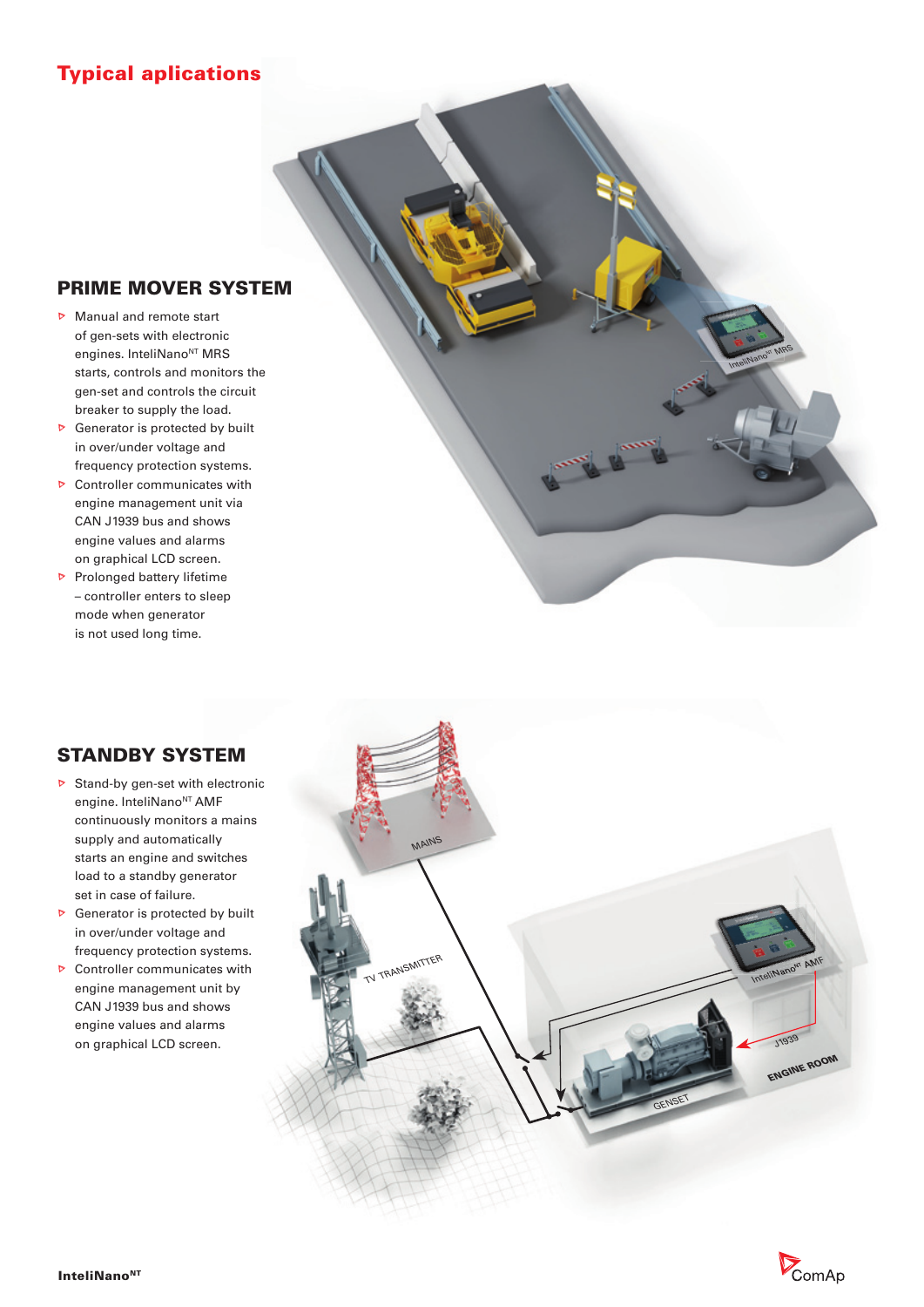

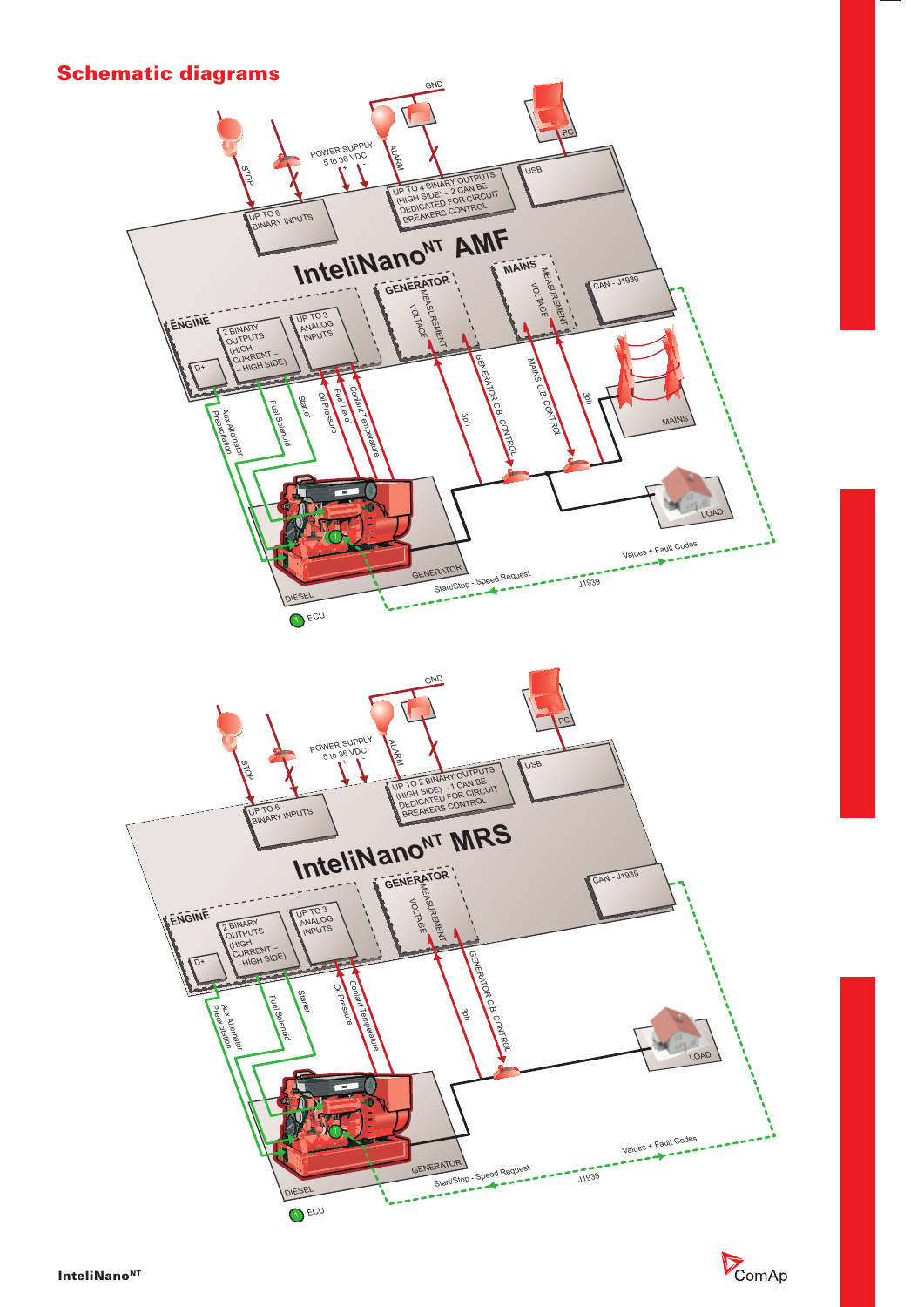## Available models



### AMF

#### AUTOMATIC MAINS FAILURE START CONTROLLER WITH SUPPORT FOR EFI ENGINE

- $\triangleright$  3 phase mains voltage measurement
- $\triangleright$  3 phase generator voltage measurement
- $\triangleright$  Up to 3 analog inputs (shared with binary inputs)
- $\triangleright$  COM terminal for analog measurement
- $\triangleright$  Up to 6 binary inputs (1 binary input is shared with binary output)
- $\triangleright$  2 high side high current outputs
- $\triangleright$  4 high side binary outputs
- $\triangleright$  Automatic or manual MCB and GCB control
- **D** CAN J1939
- $\nabla$  USB
- $\triangleright$  Big graphical LCD
- $\triangleright$  D+ pre-excitation terminal
- "Zero" power consumption
- AMF and MRS in one model



#### MRS MANUAL AND REMOTE START CONTROLLER

- WITH SUPPORT FOR EFI ENGINE
- $\triangleright$  3 phase generator voltage measurement
- $\triangleright$  Up to 3 analog inputs (shared with binary inputs)
- $\triangleright$  COM terminal for analog measurement
- $\triangleright$  Up to 6 binary inputs (1 binary input is shared with binary output)
- $\triangleright$  2 high side high current outputs
- $\triangleright$  2 high side binary outputs
- $\triangleright$  Automatic or manual GCB control
- **D** CAN J1939
- $\triangleright$  USB
- $\triangleright$  Big graphical LCD
- $\triangleright$  D+ pre-excitation terminal
- "Zero" power consumption



- **SSTUBELJ**, Slovenia
- $\triangleright$  Company producing and selling 2.0 2000 kVA generating sets, and providing all services connected with this business
- **D** www.stubelj.si



## **References**